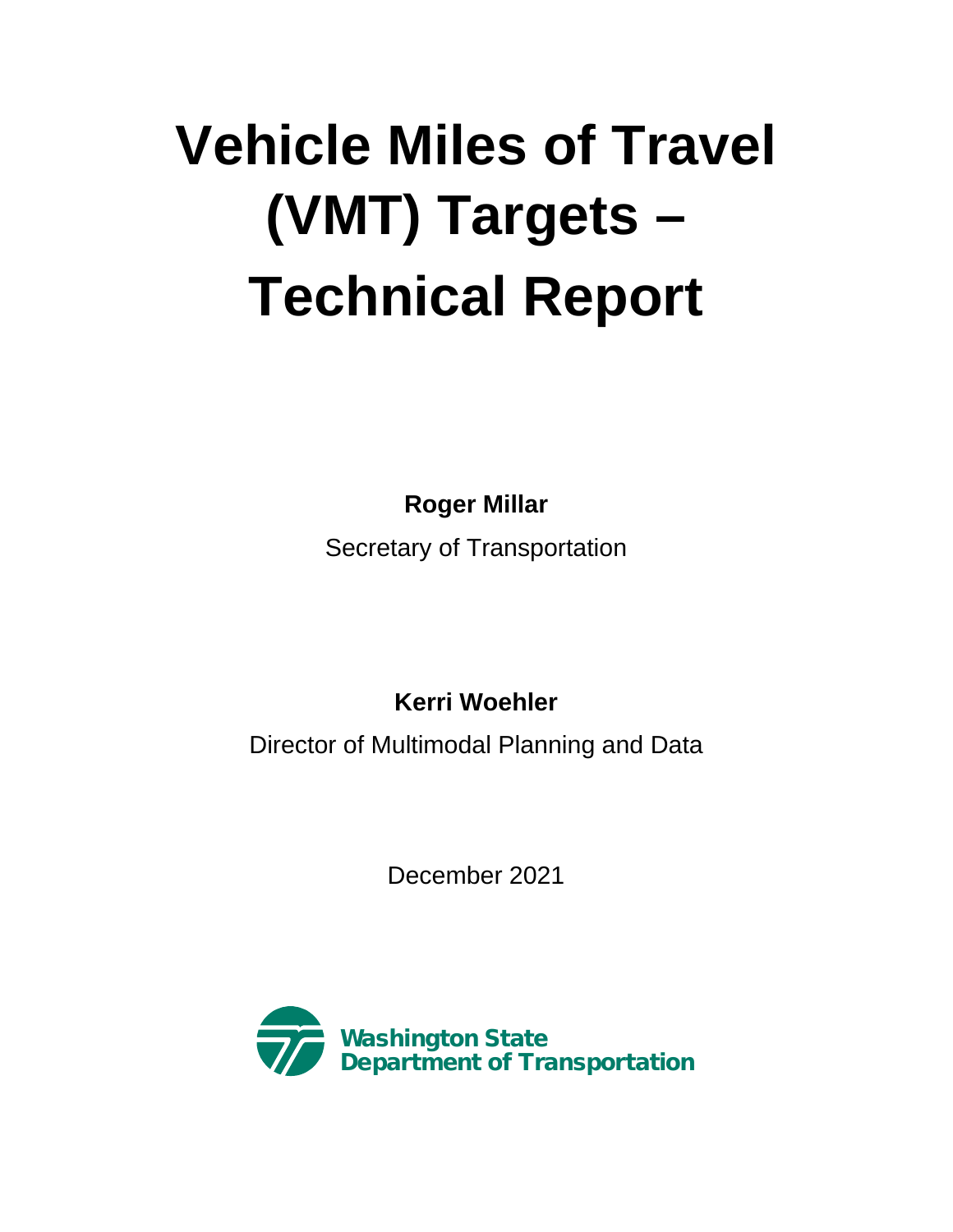#### Purpose

In 2021, the Washington Legislature directed the Washington State Department of Transportation to: develop a process for establishing vehicle miles traveled reduction targets, recommend a suite of options for local jurisdictions to achieve the targets, and identify funding requirements for state and local jurisdictions.

#### 2021-23 Transportation Budget SSB 5165, Section 218 (3)

(3) \$250,000 of the multimodal transportation account—state appropriation is provided solely for the department to partner with the department of commerce in developing vehicle miles traveled targets for the counties in Washington state with (a) a population density of at least 100 people per square mile and a population of at least 200,000; or (b) a population density of at least 75 people per square mile and an annual growth rate of at least 1.75 percent as determined by the office of financial management. Given land use patterns are key factors in travel demand and should be taken into consideration when developing the targets, the department and the department of commerce shall partner with local jurisdictions, regional transportation planning organizations and other stakeholders to inventory existing laws and rules that promote transportation and land use, identify gaps and make recommendations for changes in laws, rules and agency guidance, and establish a framework for considering underserved and rural communities in the evaluation. The department and the department of commerce shall provide an initial technical report by December 31, 2021, an interim report by June 22, 2022, and a final report to the governor and appropriate committees of the legislature by June 30, 2023, that includes a process for establishing vehicle miles traveled reduction targets, a recommended suite of options for local jurisdictions to achieve the targets, and funding requirements for state and local jurisdictions.

Washington state's recently updated State Energy Strategy (SES)<sup>[1](#page-1-0)</sup> identifies reducing Vehicle Miles of Travel (VMT) as a key strategy to reducing transportation sector greenhouse gas emissions. Broadly, the strategy calls for the electrification of the transportation fleet, and more germane to this effort, the reduction of VMT through strategic land use planning and providing multimodal transportation options. The SES explicitly calls for "electrifying as many passenger, truck and freight vehicles as possible; investing immediately in the infrastructure required to support massive vehicle electrification; and developing incentives and land-use plans to reduce miles traveled and increase other modes of transport, such as transit, cycling and walking".

WSDOT is tasked with developing a process for setting VMT targets. Simultaneously, the Department of Commerce is tasked with providing comprehensive plan guidance to local jurisdictions that will address reducing greenhouse gas emissions, per capita VMT, and modeling a climate change and resilience element.

The first deliverable of WSDOT's task is this initial technical report. In this report, we provide background information on previous VMT benchmarks and the land use and transportation connection. We are also providing observed VMT data as a potential baseline for future work. This report also describes engagement efforts to date with city, county, and Regional Transportation Planning Organization (RTPO) partners. The proviso work will include an interim report in June 2022, and

<span id="page-1-0"></span><sup>1</sup> Washington State Department of Commerce. (2021). 2021 State Energy Strategy. Retrieved from: <https://www.commerce.wa.gov/growing-the-economy/energy/2021-state-energy-strategy/>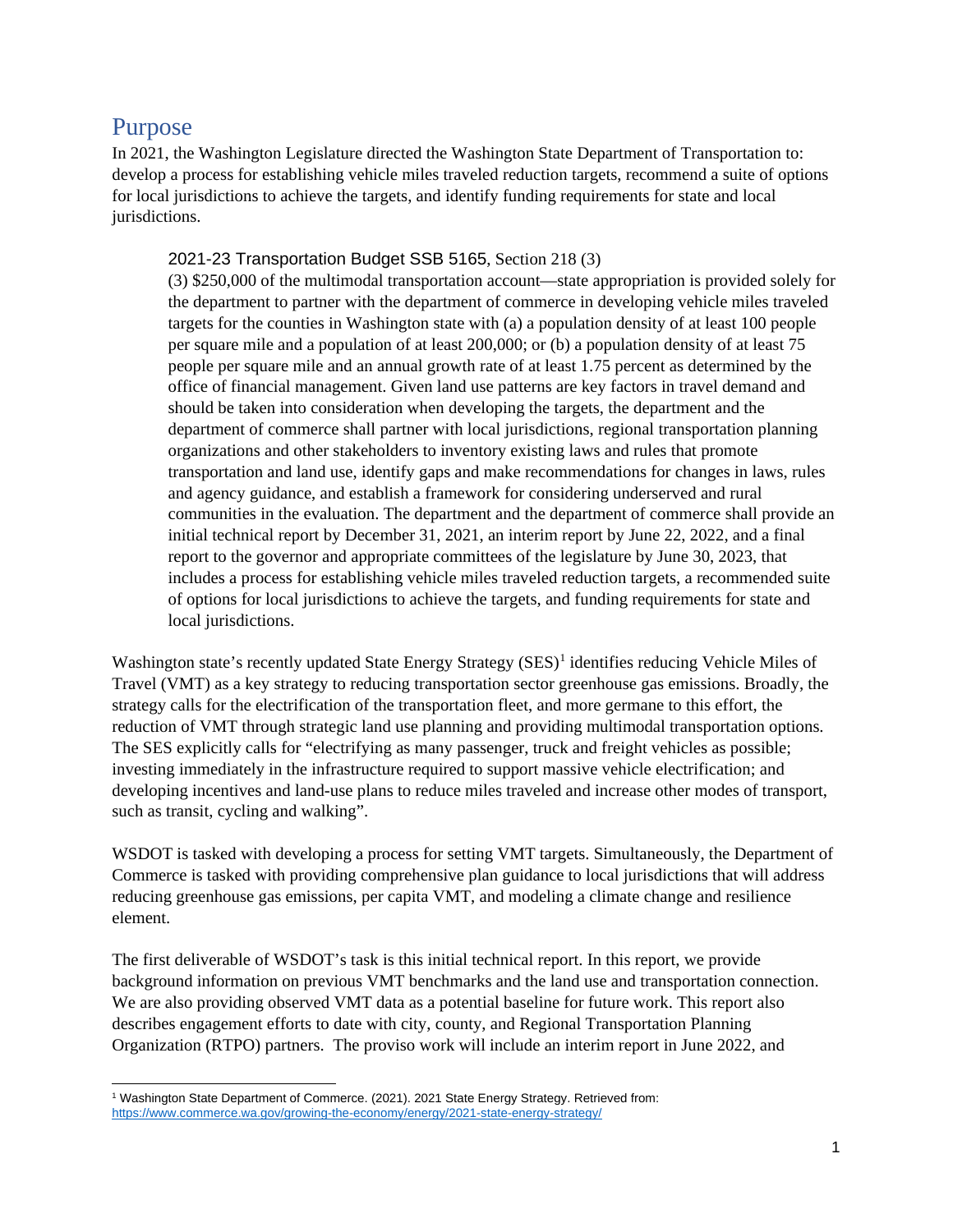culminate in a third and final report delivered in June 2023 outlining a process for developing local targets for VMT reductions.

## Proviso Counties

The proviso language calls out two conditions for including counties in VMT targets specifically:

- 1. a population density of at least 100 people per square mile and a population of at least 200,000; or
- 2. a population density of at least 75 people per square mile and an annual growth rate of at least 1.75 percent.

Given the most recent data available from the Office of Financial Management  $(OFM)^{2,3,4}$  $(OFM)^{2,3,4}$  $(OFM)^{2,3,4}$  $(OFM)^{2,3,4}$  $(OFM)^{2,3,4}$  $(OFM)^{2,3,4}$  $(OFM)^{2,3,4}$ , ten counties are included: Benton, Clark, Franklin, King, Kitsap, Pierce, Snohomish, Spokane, Thurston, and Whatcom. See Figure 1.

There are several implications of this limited scope:

- Ten counties that are required to plan under the Growth Management Act (GMA) are excluded (Chelan, Clallam, Grant, Island, Jefferson, Lewis, Mason, San Juan, Skagit, and Yakima<sup>[5](#page-2-3)</sup>).
- Nine additional counties that optionally plan under the GMA are also omitted (Columbia, Douglas, Ferry, Garfield, Kittitas, Pacific, Pend Oreille, Stevens, and Walla Walla).



*Figure 1: Counties included based on proviso language*

• Numerous counties that are currently excluded are identified by the Department of Health as having health disparities, growing rural communities, or large, underserved populations, all of which would benefit from the strategies that will be identified through this effort to help more people reach more of their daily destinations without having to drive as far, or drive at all—e.g., through telehealth.

The proviso language directing WSDOT and Commerce to develop VMT targets for counties meeting specific criteria may be viewed by local agency partners as a limitation on their ability to influence the

<span id="page-2-0"></span><sup>2</sup> Office of Financial Management (OFM). (2021). April 1, 2021 population of cities, towns, and counties used for the allocation of selected state revenues [Data file]. Retrieved fro[m https://ofm.wa.gov/washington-data-research/population-](https://ofm.wa.gov/washington-data-research/population-demographics/population-estimates/april-1-official-population-estimates)

<span id="page-2-1"></span><sup>&</sup>lt;u>demographics/population-estimates/april-1-official-population-estimates</u><br><sup>3</sup> Office of Financial Management (OFM). (2021). Estimates of April 1 population density. State and county, 1900-2010 by decade, intercensal 2001-2009, postcensal 2011 to present [Data file]. Retrieved from [https://ofm.wa.gov/washington-data](https://ofm.wa.gov/washington-data-research/population-demographics/population-estimates/population-density)[research/population-demographics/population-estimates/population-density](https://ofm.wa.gov/washington-data-research/population-demographics/population-estimates/population-density)

<span id="page-2-2"></span><sup>4</sup> Office of Financial Management (OFM). (2021). Components of April 1 population change. Population, population change, births, deaths, and residual migration by state and county, 1960 to present [Data file]. Retrieved from [https://ofm.wa.gov/washington-data-](https://ofm.wa.gov/washington-data-research/population-demographics/population-estimates/components-population-change)

<span id="page-2-3"></span><sup>&</sup>lt;u>research/population-demographics/population-estimates/components-population-change</u><br><sup>5</sup> Department of Commerce. (2017). The Growth Management Act status of Washington counties and cities. Retrieved from <https://deptofcommerce.app.box.com/s/z8ygn0ifeimybnlh4j6v8cl1wxkp1jfa>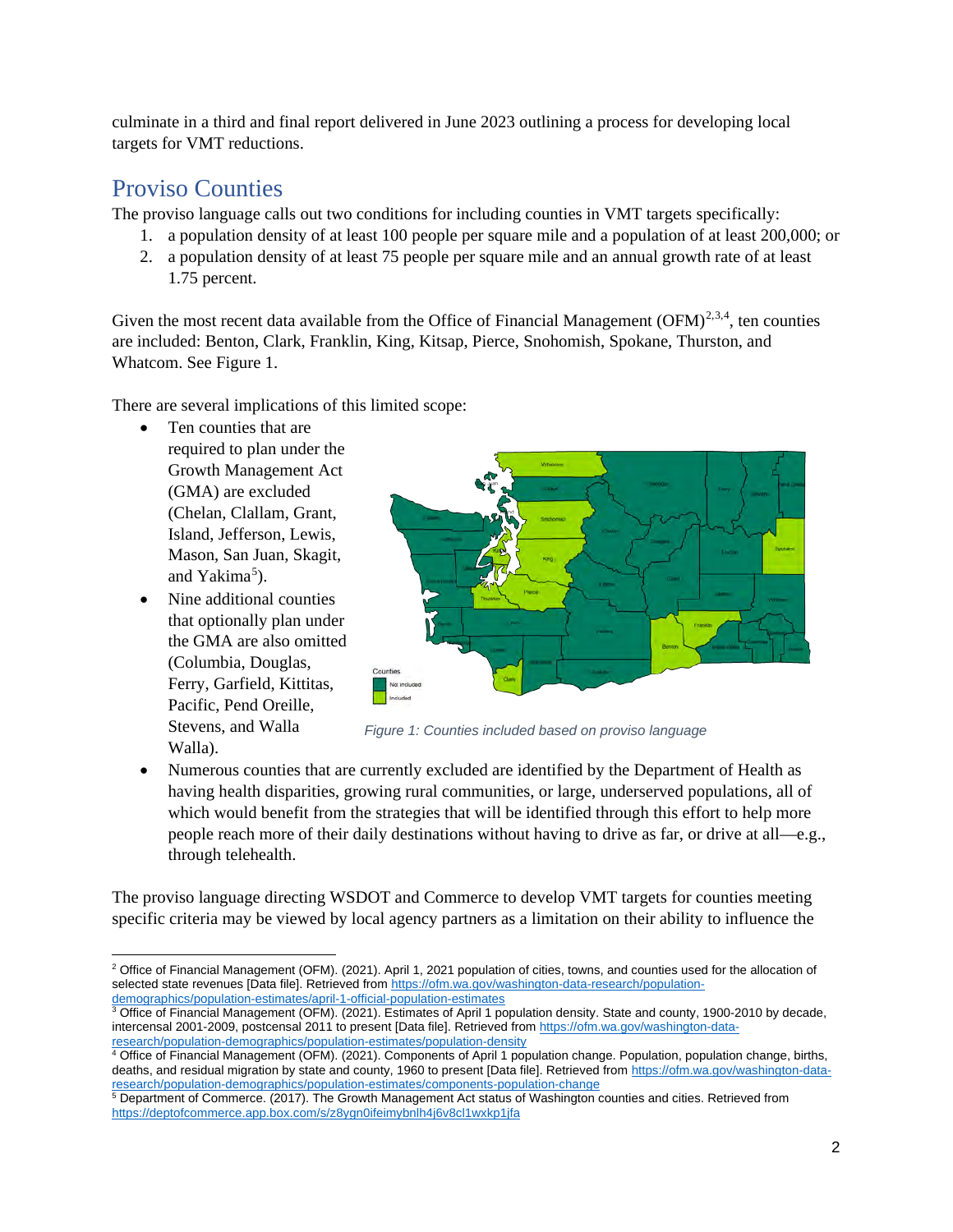target setting process through a collaborative approach. WSDOT has requested that the language restricting the included counties be removed as part of WSDOT's 2022 Supplemental budget request. Removing the language would allow for comprehensive data evaluation, review of best practices, and partnering efforts to shape a recommendation for setting geography-specific targets and recommending actions to meet those targets.

#### VMT Targets

In 2008, Washington state established statewide per capita VMT reduction benchmarks, which are codified in RCW 47.01.440<sup>[6](#page-3-0)</sup>. These benchmarks are established relative to a forecast 2020 baseline of 75 billion minus the VMT from vehicles over 10,000 pounds.

Since 2008, total per capita VMT and light duty (LD, vehicles under 10,000 pounds) per capita VMT have remained roughly steady. For about the last two decades, total VMT has increased at roughly the same rate as population, which indicates a generally steady level of average per capita VMT. For a national context, 40 years ago in 1981, Washington State was well above the national average in per capita VMT, while today it is well below and among the states with the lowest per capita VMT<sup>[7](#page-3-1)</sup>; a measure of success despite the apparent consistency of per capita VMT since 2008. Figure 2 shows statewide per capita VMT by year, both total VMT and light duty VMT.

<span id="page-3-0"></span><sup>&</sup>lt;sup>6</sup> RCW 40.01.440. (2008). Adoption of statewide goals to reduce annual per capita vehicle miles traveled by 2050—Department's duties—Reports to the legislature. Retrieved from <u>https://apps.leg.wa.gov/rcw/default.aspx?cite=47.01.440</u><br><sup>7</sup> Eno Center. (2019). US VMT per Capita by State. Retrieved from <u>https://www.enotrans.org/eno-resources/u-s-vmt</u>

<span id="page-3-1"></span>[state-1981-2017/](https://www.enotrans.org/eno-resources/u-s-vmt-per-capita-by-state-1981-2017/)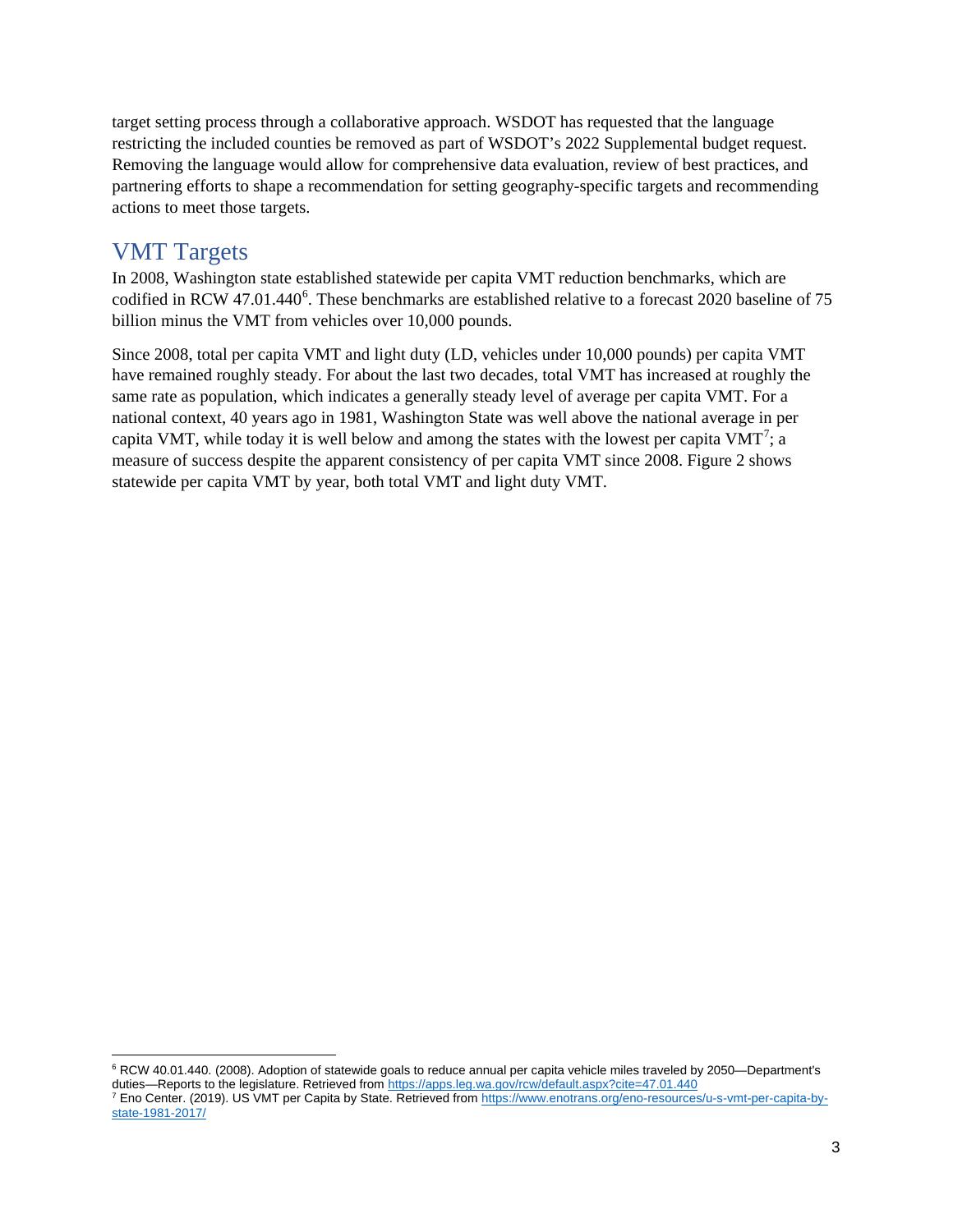



In 2008, the state set ambitious VMT reduction targets. Still, the forecast baseline for 2020 was higher than what we see in current VMT. To set the forecasted baseline in RCW 47.01.440, vehicle activity percentages from the Highway Performance Monitoring System "travel activity by vehicle type" and OFM's population forecast from 2008 were used. Forecasts are frequently updated, which can create confusion about the baseline as codified in RCW 47.01.440. Alternatively, using recent historical data as a baseline could provide a stable reference point for planning VMT reductions and evaluating progress over time.

The current statutory VMT benchmark seeks to reduce light duty travel. In many ways this focus makes sense. The strategies to reduce VMT are primarily focused on light duty travel. The travel each of us makes in our daily lives can be reduced with changes in how we build our communities, by offering other options for getting around–e.g., sidewalks and transit options, and by expanding options for avoiding travel—e.g., telework and telehealth.

There are also reasons to look at total per capita VMT as a metric. This measure is easier to track over time without needing complicated analysis to determine progress. In addition, using light duty vehicles as a proxy for personal travel is becoming increasingly complicated as the relationship between personal travel and goods movement is changing with the rise of e-commerce and delivery services. Furthermore, progress in urban goods movement, loading dock locations, the size of vehicles, among other innovations,

<span id="page-4-0"></span><sup>&</sup>lt;sup>8</sup> Please note that Washington state has seen a significant decline in travel across all modes of transportation since mid-March 2020 due to COVID-19. Details available at WSDOT's COVID-19 Multimodal Transportation System Performance Dashboard. See: <https://www.wsdot.wa.gov/about/covid-19-transportation-report/>

<span id="page-4-1"></span><sup>9</sup> Washington State Department of Transportation. (2020). Annual Mileage and Travel Information. Retrieved from <https://wsdot.wa.gov/mapsdata/travel/hpms/annualmileage.htm>

<span id="page-4-2"></span><sup>&</sup>lt;sup>10</sup> Office of Financial Management (OFM). (2021). April 1, 2021 population of cities, towns, and counties used for the allocation of selected state revenues [Data file]. Retrieved fro[m https://ofm.wa.gov/washington-data-research/population](https://ofm.wa.gov/washington-data-research/population-demographics/population-estimates/april-1-official-population-estimates)[demographics/population-estimates/april-1-official-population-estimates](https://ofm.wa.gov/washington-data-research/population-demographics/population-estimates/april-1-official-population-estimates)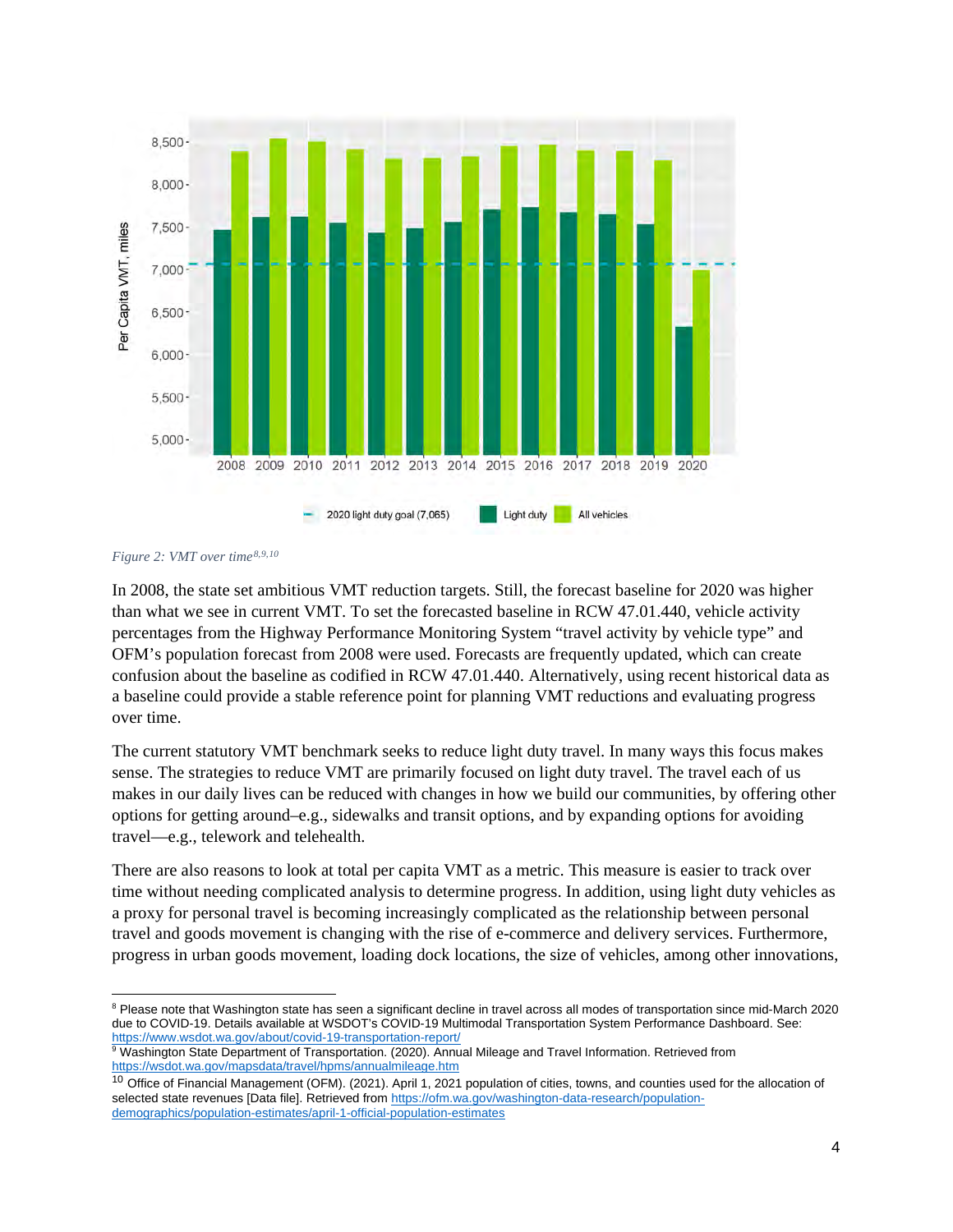make freight a potentially fruitful area to explore as part of a holistic approach to managing VMT to reduce greenhouse gas emissions.

The State Energy Strategy states that a "balanced approach includes two complementary elements: using energy more efficiently and decarbonizing the energy that is used. Pursuing one without the other will result in a costlier and less efficient transition. The first element, transportation system efficiency, can be addressed by reducing the number of vehicle-miles required to meet people's needs and support economic activity"<sup>11</sup>. The fewer miles that need to be electrified, the less clean energy that needs to be produced and transmitted. The analysis behind the 2020 State Energy Strategy was based on a 29 percent light duty per capita VMT reduction and a 15 percent reduction in heavy duty per capita VMT. Together, these equate to a 26 percent reduction in per capita  $VMT^{12}$  $VMT^{12}$  $VMT^{12}$ . In the June 2022 report, we will explore past and current analysis of statewide VMT reduction targets and provide this information for consideration by the legislature. Having clear, consistent, and up-to-date statewide VMT per capita baseline and targets would provide a strong foundation for local targets.

# The Land Use and Transportation Connection

Reducing VMT is not an issue for transportation alone or for land use alone. It must be addressed jointly. Land use patterns—e.g., density, multimodal connectivity, are a key factor in demand for transportation: VMT is a function of the distances between destinations, the availability of transportation options, and the availability of technologies and services that could replace travel.

In transportation, it has been assumed that the highest benefit can be provided by moving more people faster, often in private vehicles. But the underlying need that people are trying to meet is access. Access can be improved while reducing reliance on automobiles in three ways:

- Improving proximity by locating people and the activities they need to get closer to each other e.g., neighborhood centers, urban villages, compact small towns, and transit oriented developments.
- Avoiding the need for physical travel using telecommunications.
- Providing mobility options, and supportive programming and incentives (such as Commute Trip Reduction), for all people to be able to travel where they want to go without needing a private vehicle.

The state transportation system has been primarily focused on the movement of large numbers of vehicles across long distances. However, an over-dependence on vehicles has several fundamental challenges.

Transportation is the single largest source of climate destabilizing greenhouse gas emissions in Washington<sup>13</sup>. Transportation efficient communities support health, prosperous economies, energy conservation and a sustainable environment by requiring less driving to meet daily needs. They do this by improving the proximity between the places people live and the destinations they regularly need to travel to, providing complete networks for walking and bicycling and options for high occupancy vehicle travel, siting long-term facilities in areas unlikely to be impacted by natural disasters, and by protecting green spaces. By improving the efficiency of their transportation systems, cities and counties can reduce VMT

<span id="page-5-0"></span><sup>&</sup>lt;sup>11</sup> Washington State Department of Commerce. (2021). 2021 State Energy Strategy. Retrieved from: <https://www.commerce.wa.gov/growing-the-economy/energy/2021-state-energy-strategy/>

<span id="page-5-1"></span><sup>&</sup>lt;sup>12</sup> Washington State Department of Commerce. (2020). Washington State Energy Strategy Decarbonization Modeling Final Report. Retrieved fro[m https://www.commerce.wa.gov/wp-content/uploads/2020/12/Appendix-A.-WA-SES-EER-DDP-Modeling-Final-](https://www.commerce.wa.gov/wp-content/uploads/2020/12/Appendix-A.-WA-SES-EER-DDP-Modeling-Final-Report-12-11-2020.pdf)[Report-12-11-2020.pdf](https://www.commerce.wa.gov/wp-content/uploads/2020/12/Appendix-A.-WA-SES-EER-DDP-Modeling-Final-Report-12-11-2020.pdf)

<span id="page-5-2"></span><sup>&</sup>lt;sup>13</sup> Washington State Department of Ecology. (2018). Washington State Greenhouse Gas Emissions Inventory: 1990-2015. Retrieved fro[m https://apps.ecology.wa.gov/publications/documents/2002020.pdf](https://apps.ecology.wa.gov/publications/documents/2002020.pdf)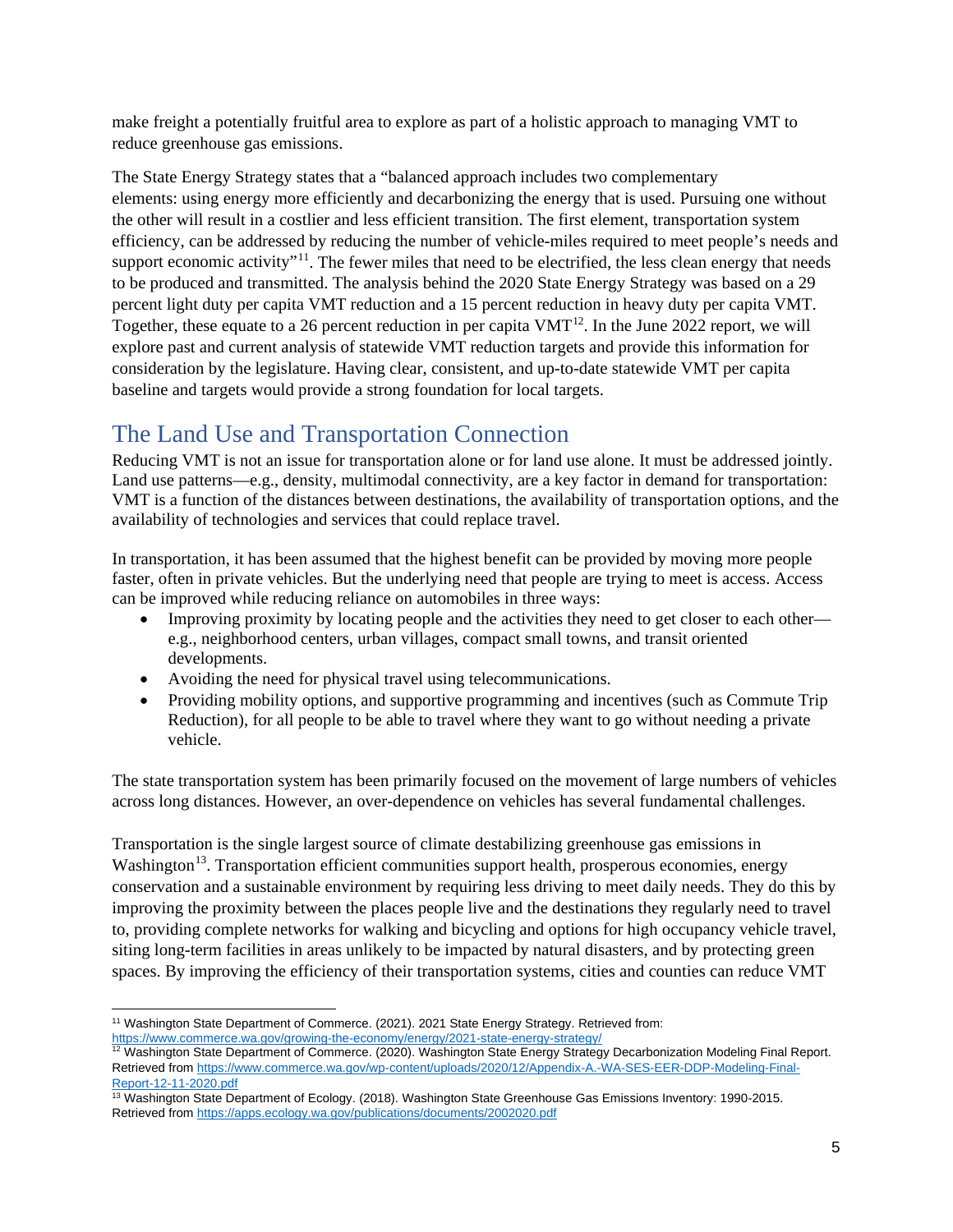and carbon emissions, improve air quality, and reduce the risks to infrastructure from flooding, landslides, and wildfires.

Potential highway expansion, as opposed to other transportation investments, generally increases vehicle miles of travel by making access to land further away more attractive than it previously was. On the other hand, investing in transportation efficient communities can lower vehicle miles of travel by locating people closer to the activities they wish to engage in and providing them with transportation choices other than driving alone.

## **Opportunities**

This VMT reduction effort builds upon and complements both long standing and recent efforts at the federal, state, regional, and local levels that contribute to VMT reduction, including but not limited to the Congestion Mitigation and Air Quality Improvement (CMAQ) program, complete streets, safe routes to schools, Washington State Department of Commerce's Transit-Oriented Development Implementation (TODI) Grants, and the new Infrastructure Investment and Jobs Act.

Transportation choices are personal and based on the local circumstances in which people live and work. Much of the work to support people's ability to meet their daily needs without having to drive long distances occurs at the local level. There is considerable autonomy and authority for land use planning by local jurisdictions under the state's GMA. The state plays a supportive role in aiding local jurisdictions to define and implement practical solutions that best fit their communities.



Over the next few years, many of Washington's communities will be completing updates to their

comprehensive plans<sup>[14](#page-6-0)</sup>. Counties in the central Puget Sound region are due to complete local plan updates by June 2024. Many communities have already begun their update efforts. While the proviso work will be conducted concurrently with many local comprehensive plan update processes, it is the project team's intent to work collaboratively with cities and counties to provide timely information on actions local jurisdictions can take to reduce VMT to inform comprehensive plan updates.

It is of utmost importance that WSDOT partner early in the process with cities, counties, and Regional Transportation Planning Organizations (RTPOs), and others so that their local knowledge and insights can inform and shape the process for developing VMT targets and supportive actions to achieve those targets. We have already begun that process of engagement.

## **Outreach**

#### Current

WSDOT is working closely with the Department of Commerce to align the two related proviso efforts. The Department of Commerce is developing greenhouse gas emissions and VMT reduction guidelines for

<span id="page-6-0"></span><sup>&</sup>lt;sup>14</sup> Washington State Department of Commerce. (2021). Growth Management Act Periodic Updates. Retrieved from <https://www.commerce.wa.gov/serving-communities/growth-management/periodic-update/>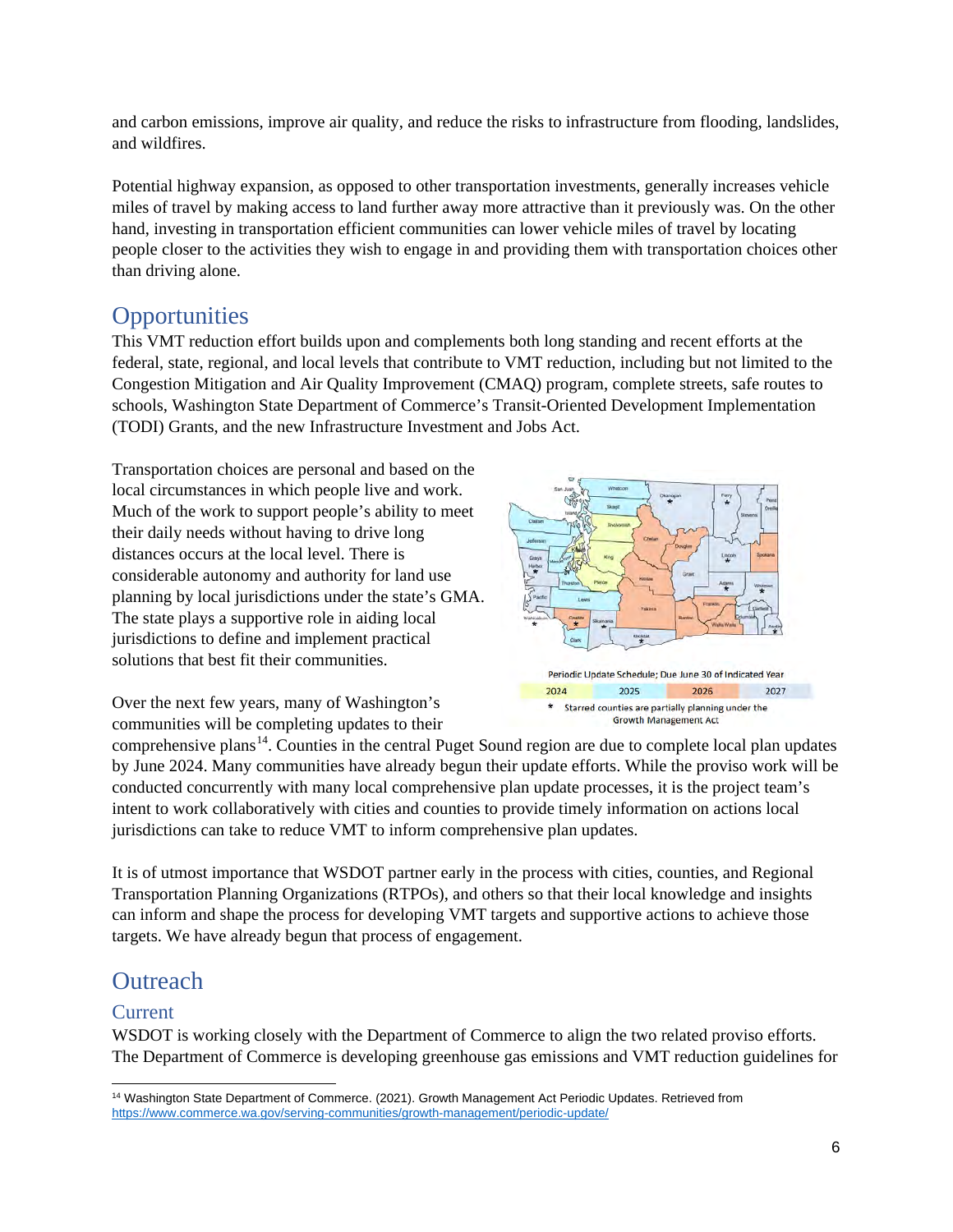comprehensive plans, and a model climate change and resiliency element. Their effort prioritizes communities that experience the first and worst impacts of climate change, like high levels of air pollution and related health disparities, like asthma.

In addition to this close coordination with Department of Commerce, WSDOT has conducted initial engagement with partners including the Municipal Research and Services Center, and representatives from the Association of Washington Cities, Washington State Association of Counties, Washington State Association of County Engineers, and Regional Transportation Planning Organizations. Partners' feedback has been incorporated into this report and helped lay the groundwork for the next phase of work.

#### Future

Washington's communities are diverse, and any suggested solutions must be sensitive to individual community needs and must avoid a "one size fits all" approach. In the next, second phase of work, WSDOT will build on initial outreach efforts, coordinate with Commerce to dovetail with their outreach, and significantly broaden engagement. The scale of engagement will depend on the outcome of WSDOT's supplemental budget request and any changes that may be made to the counties included within the proviso.

One of the requests WSDOT will have for local partners moving forward is to share their insights and experience with what success looks like at different geographies. Information will be compiled on what was done, the elements of success, and how others can learn from the experiences of our communities.

## Next Steps

To date, WSDOT has completed several tasks including establishing a project team, conducting background research, and initiating engagement with key partners. Moving forward, WSDOT will align efforts with the Department of Commerce climate proviso<sup>[15](#page-7-0)</sup> work, and will actively engage with local jurisdictions across the state to ensure that the process developed for setting targets, and the recommended suite of options for local jurisdictions to achieve the targets, will be effective in the state's diverse communities. We will also collaboratively develop a clear understanding of funding requirements for state and local jurisdictions to implement this work.

Before the interim report is complete in June 2022, WSDOT will:

- Work with local partners to document how land use and transportation, and VMT reduction, are already addressed in local plans, highlight success stories, and identify challenges and areas for potential changes.
- Research examples of other target setting processes that might be used as a model for VMT target setting—e.g., housing, employment, etc.
- Collaboratively develop a recommended suite of options for local jurisdictions to achieve reductions in VMT that can be incorporated into comprehensive plan updates.
- Propose updated statewide targets based on existing and available data and research. This is a necessary first step in being able to later develop localized targets.

Subsequent reports will:

- 1. By June 30, 2022: Propose statewide targets and identify immediate actions for local partners.
- 2. By June 30, 2023: Provide a final report defining a process for allocating local targets.

<span id="page-7-0"></span><sup>&</sup>lt;sup>15</sup> Engrossed Substitute Senate Bill 5092. (2021). Retrieved fro[m https://lawfilesext.leg.wa.gov/biennium/2021-](https://lawfilesext.leg.wa.gov/biennium/2021-22/Pdf/Bills/Session%20Laws/Senate/5092-S.sl.pdf#page=75) [22/Pdf/Bills/Session%20Laws/Senate/5092-S.sl.pdf#page=75](https://lawfilesext.leg.wa.gov/biennium/2021-22/Pdf/Bills/Session%20Laws/Senate/5092-S.sl.pdf#page=75)